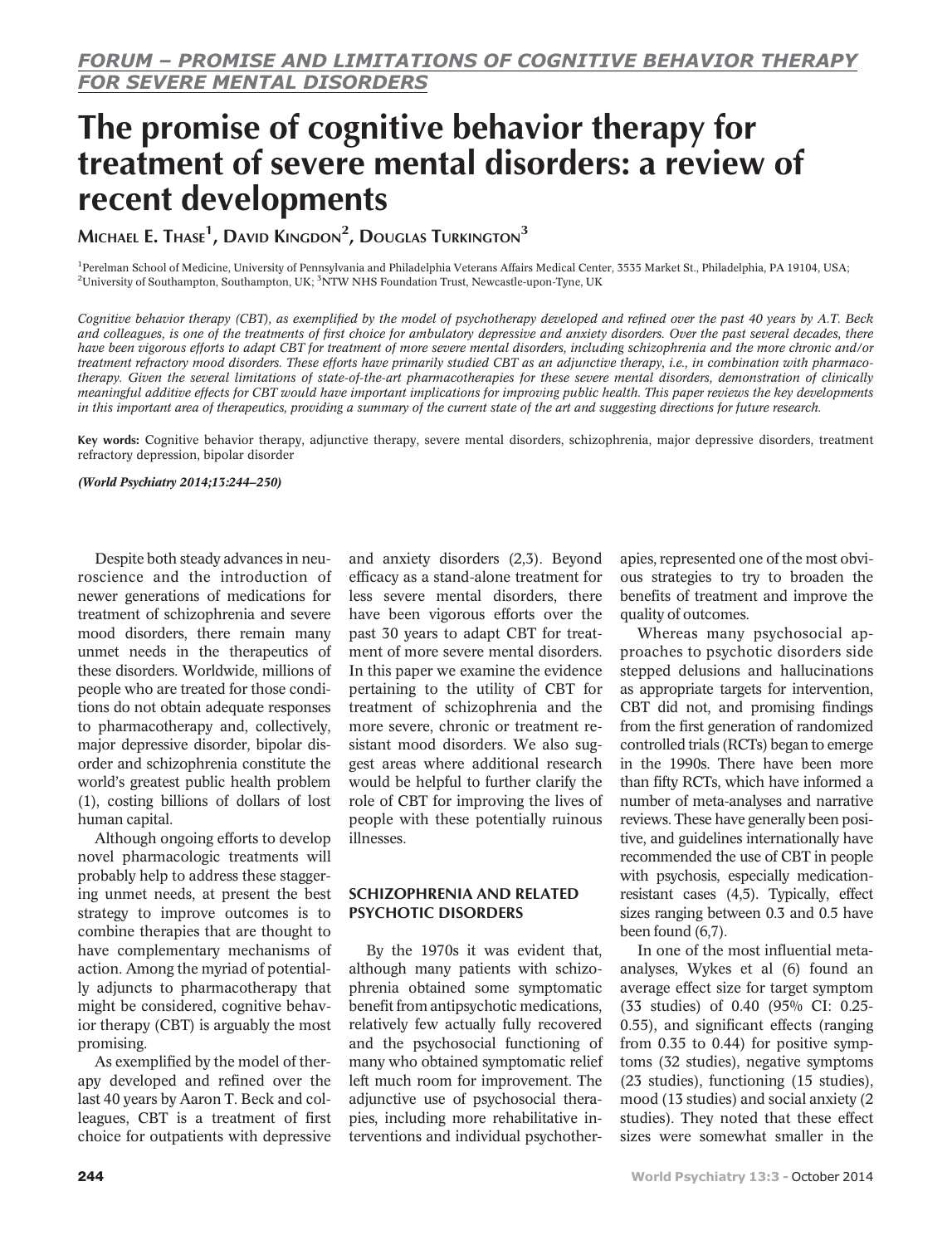twelve studies that used the most rigorous methodologies – for example, a target symptom effect of 0.22 (95% CI: 0.02-0.43).

In the most recent meta-analysis, Turner et al (7) considered forty-eight RCTs examining psychological interventions for psychosis, including 3,295 participants. They concluded that CBT was significantly more efficacious than other interventions pooled in reducing positive symptoms  $(g=0.16)$ . Of note, CBT was also significantly more efficacious when compared directly with befriending for overall symptoms  $(g=0.42)$ and supportive counseling for positive symptoms  $(g=0.23)$ .

One limitation revealed in these meta-analyses has been a high degree of heterogeneity: the studies have been diverse and have included differing patient groups and different models of CBT of different levels of intensity. Nevertheless, even critics of CBT agree that there is a real, albeit small effect size advantage for CBT over and above medication alone (8). Notably, the investigators found no evidence of publication bias in these studies (8).

One persisting question has been the utility of CBT for the patients who may need the greatest amount of help, namely those who are resistant to multiple courses of therapy with antipsychotics. The meta-analysis of Burns et al (9) directly addressed this issue, examining the adjunctive benefit of CBT in patients with medication resistant syndromes both on completion of treatment and at follow-up. Twelve randomized controlled trials, with 639 participants, were included. Of these, 552 completed the post-treatment assessment (drop-out rate of 14%). An overall benefit for adjunctive CBT was found at post-treatment on both positive symptoms (Hedges'  $g=0.47$ ) and global symptomatic status  $(g=0.52)$ , and these effects were maintained at follow-up ( $g=0.41$  and 0.40, respectively, for positive and general symptoms).

Where specific symptoms, such as command hallucinations (10), have been targeted, meta-analyses have also given positive results. A recent study focusing specifically on negative symptoms (11) likewise demonstrated a statistically significant and clinically meaningful benefit for adjunctive CBT. There have also been successful studies in early psychosis (12), patients with a history of aggressive behavior (13) and patients who have refused to take antipsychotics (14). In one study of CBT in patients with psychosis who were abusing substances (15), adjunctive CBT significantly improved outcomes, although in a second study the combination of motivational interviewing and CBT failed to demonstrate a positive effect (16).

There has been some dissent about the degree of effect overall and in comparison with supportive therapies (8,17), although the audience at a recent debate held at the Institute of Psychiatry in London rejected the contention that CBT for psychosis had been "oversold" (18).

There is also a substantial body of psychological and social evidence underpinning the practical research into "salience" (19), which is a very useful concept in describing deficits addressed by medication and CBT. The influence of trauma and social factors, such as poverty or immigration status, have been demonstrated to be relevant to psychosis (20) and these are key foci in CBT (21), with success shown in cultural adaptations (22).

However, implementation of CBT, even in countries where guidelines have strongly advocated its use, such as the UK, has been slow. Estimates suggest that up to 90% of eligible patients are not being offered adjunctive therapy in that country. A program of work with pilot sites and outcome metrics has been commenced to address this problem with dissemination.

CBT for psychosis has developed from Beck's original work in depression, which linked thoughts, feelings and behavior and broadened our biopsychosocial perspectives on psychopathology (23). However, the use of CBT in psychosis requires a primary focus on engaging people who may not recognize and indeed may actively dispute that they have mental health problems. There is, therefore, a need to develop a

shared formulation of the problems that is acceptable to the individual from the narrative that he/she can provide. This allows increasing understanding and ability to cope with hallucinations, delusions and negative symptoms as well as anxiety and depression. The aim is to reduce distress and disability by working with these experiences and symptoms. The evidence shows that symptoms such as hearing voices and the intensity of delusional beliefs may recede, but this is a subsidiary goal.

Work with delusions involves exploration of their narrative – what led up to the beliefs emerging – and then further elaboration of the feelings and behaviors that accompany these beliefs. A reasoning approach is helpful in reexamining the basis for beliefs or at least sewing doubt sufficient for behavior to shift from often quite extreme avoidance or self-defeating behaviors to more constructive actions.

Beliefs about hallucinations can be elicited – these tend to involve externalization, omnipotence and omniscience. Each can be explored and alternative explanations arrived at, often using normalizing information  $-$  e.g., discussing effects of sleep deprivation and similarities of voices with dreams may be helpful. The content of voices may be commanding and abusive – work countering voices can begin to undermine underlying beliefs of shame, guilt and general negativity. Reduction in anxiety and depression can contribute to improvements in general wellbeing. Traumatic events commonly precede onset of abusive voices and work with these directly or by cognitive restructuring of negative beliefs about the self can be very successful.

Negative symptoms often arise through demoralization, but may also protect against distress and recrudescence of positive symptoms. Social avoidance reduces stress but causes major functional disability – work in finding alternative ways of coping with distress including behavioral activation can provide positive reinforcing experiences. Understanding beliefs like delusions of reference and thought broadcasting can provide the confidence and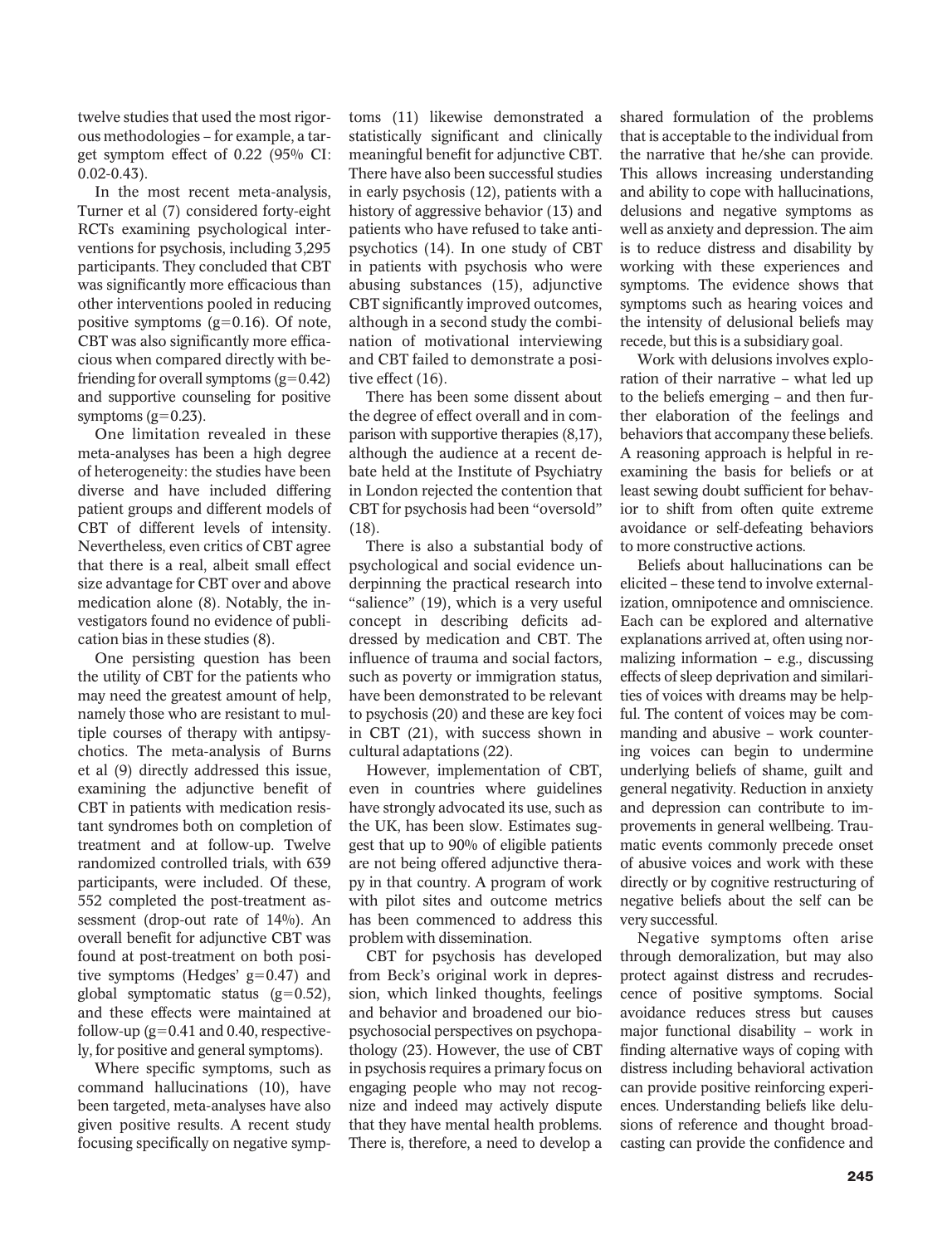resilience to release motivation and combat social inactivity and isolation.

In summary, CBT for psychosis is a very promising and evolving development (24). The evidence is clear that it reduces suffering, but it is offered to very few people in very few countries. Psychiatrists (25), mental health nurses (26) and case managers (27) have all been demonstrated to be able to effectively and safely use CBT in working with their patients with schizophrenia. Training is available, and there are many mental health workers – and their patients – who could benefit from using more effective and acceptable recovery-focused ways of working. National psychiatric associations and governments need to address problems with dissemination of CBT as a matter of urgency.

#### MAJOR DEPRESSIVE DISORDERS

CBT is by far the best-studied form of psychotherapy for treatment of major depressive disorders (28). It is also the best studied form of adjunctive psychotherapy for use in combination with antidepressants. For ambulatory treatment of non-psychotic episodes of major depressive disorder across the severity continuum, the combination of CBT and antidepressant medication has been shown in meta-analyses to convey an about 10-20% advantage in response or remission rates (29,30).

Given the large contribution of nonspecific therapeutic effects in milder depressions (see, for example, 31), it has been suggested that the costeffectiveness of combined treatment would be greater if it were used preferentially with patients with more severe, chronic or treatment resistant depressive disorders, i.e., those who are less likely to remit with one or the other monotherapy (28).

To date, no large scale studies or meta-analyses have confirmed the hypothesis that the advantage of combining CBT and pharmacotherapy is larger for more severe depressions. However, in a meta-analysis of individual patient data from studies of major depressive

disorder that utilized either CBT or interpersonal psychotherapy (IPT), either singly or in combination with antidepressants, Thase et al (32) found a modest overall advantage for combined therapy, which was moderated by a significant interaction between severity and treatment strategy. Specifically, the advantage of combined treatment over psychotherapy alone was about three fold larger for the patients with recurrent major depressive disorder and more severe depressive symptoms than for the remainder of the patients.

There have been two major studies of CBT for patients who have not responded to antidepressants. The first was conducted as part of the Sequenced Treatment Alternatives to Relieve Depression (STAR\*D) project, a large multicenter trial carried out in the U.S. (33). This particular component of the multi-stage study enrolled 304 outpatients with major depressive disorder who had not remitted after a 12-14 week trial of citalopram therapy. Patients were allocated to receive either CBT or a change in pharmacotherapy, either alone or in addition to ongoing citalopram therapy. About 40% of the participants were treated in primary care practices, with the remainder treated in ambulatory psychiatric clinics.

The statistical power of the randomized components of STAR\*D was unintentionally, but adversely affected by the decision to use an equipoise stratified randomization strategy. This was a paradoxical observation, as equipoise stratified randomization was intended to minimize attrition by maximizing patient choice. As only about 30% of the eligible patients consented to the randomization strata that offered CBT, the study had much less statistical power than planned and, as a result, could only detect large group differences as statistically significant. Some have suggested that the fact that so many patients opted out of the psychotherapy arms indicates that CBT has relatively low acceptability in "real world" settings. This interpretation, while understandable, is incorrect, as comparable proportions of patients

were likewise unwilling to accept randomization to either the augmentation or switch options within the pharmacotherapy alone strata.

Among those who consented to randomization, the 12-week outcomes of the patients who received CBT (either alone or in combination with ongoing citalopram therapy) were generally similar to those who received pharmacotherapy alone. There were, in fact, no statistically significant differences in symptom reduction or response/ remission rates. Not surprisingly, the patients who received CBT alone had fewer side effects than those who received pharmacotherapy alone, and those who received CBT as an adjunct to ongoing citalopram therapy had a significantly longer time to remission than those who received pharmacologic adjuncts.

The second study of antidepressant non-responders, known as CoBalT, was conducted in England (34). This study, which was carried out in primary care clinics, randomly assigned 469 patients with major depressive disorder who had not responded to at least one prospective, adequate antidepressant trial in the current episode to either CBT plus "usual care" (UC) or UC alone. Importantly, the design of CoBalT differed from that of STAR\*D in that no effort was made in UC to ensure that patients received adequate courses of pharmacotherapy. CoBalT also differed from STAR\*D in that the primary outcome was assessed six months after randomization, rather than after three months. Thus, CoBalT studied about seven times more CBTtreated patients than STAR\*D and provided a longer course of therapy in comparison to a less rigorous specified pharmacotherapy condition.

With these design differences in mind, it may not be surprising that the CoBalT trial found a strong difference favoring the group that received CBT plus UC as compared to the group that received UC alone. For example, 46% of the CBT-treated patients met the response definition after 6 months, as compared to only 22% of the group that received UC alone. Significant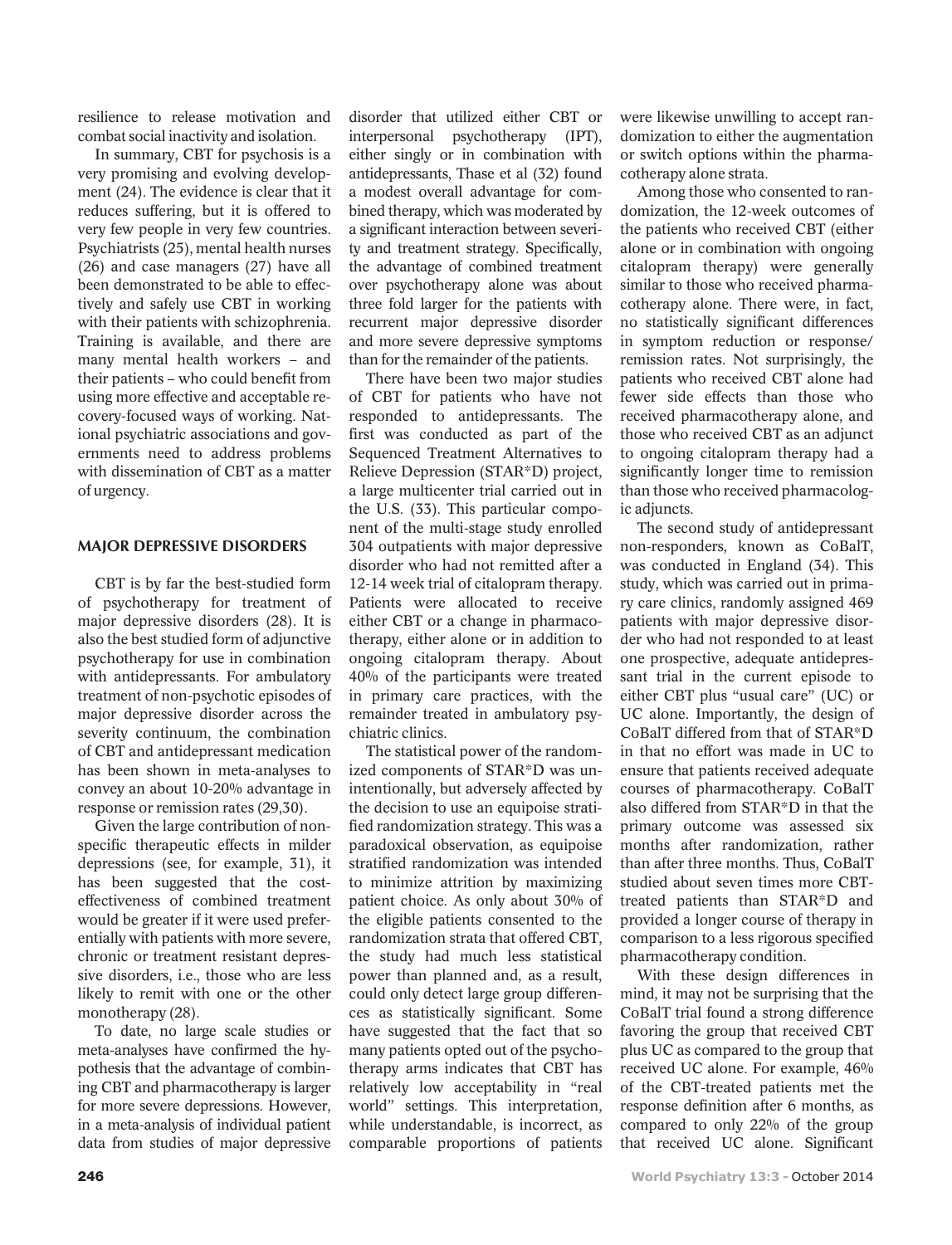differences were also found on several secondary outcomes, including measures of depressive and anxiety symptoms.

A third study evaluated the utility of CBT for relapse prevention following successful treatment with electroconvulsive therapy (ECT) (35). This is a potentially important application of CBT because, despite being the most effective intervention for severe depression, longer term outcomes following ECT are typically worse than desired because of a high rate of relapse.

In this multicenter trial conducted in Germany, 90 patients with major depressive disorder who received an in-hospital course of right unilateral ECT began a 6-month course of guideline-guided antidepressant medication and were randomly assigned to one of three conditions: one third received adjunctive CBT, one third received adjunctive ECT, and one third received no adjunctive therapy (i.e., medication alone).

Although this preliminary study only had the statistical power to detect extremely large effects, trends strongly favored the patients who received CBT. For example, after 6 months of continuation treatment, 77% of the CBT-treated group met criteria for a sustained response, as compared to 40% and 44% of the patients in the groups that did not receive adjunctive psychotherapy. After 12 months, 65% of the patients who received CBT, as compared to only 28% and 33% of those in the ECT and pharmacotherapy continuation arms, had sustained responses.

These results suggest that, among a group of patients that was prone to relapse despite continuation treatment with antidepressants and/or ECT, a relatively large proportion obtained sustained responses with CBT. Moreover, given the problem with relapse following ECT, these results suggest that the potential value of CBT as an alternate means to improve longer term outcomes warrants further study.

The large, multi-center study of Keller et al (36) evaluated the utility of an intervention called cognitive behavioral analysis system of psychotherapy

(CBASP) in more than 600 outpatients with chronic forms of major depressive disorder. This multi-stage RCT compared outcomes of a group treated with CBASP alone and the antidepressant nefazodone alone versus a group treated with the combination of both therapies. The results at the end of the 12 week acute phase strongly favored the combination strategy, within an advantage in intent-to-treat response and remission rates of approximately 20% (36).

A more detailed secondary analysis of the temporal sequence of symptom change demonstrated that the overall advantage of the combined group was attributable to sharing both the earlier onset of benefit seen in the nefazodone alone group and the later-emerging benefit seen in the CBASP alone group (37). Combined treatment was particularly more effective than pharmacotherapy alone for patients with a developmental history of physical or sexual abuse (38) and, as compared to CBASP alone, among the subset of patients with severe sleep disturbances (39). In a crossover phase that was delimited to patients who did not respond to an initial course of treatment with either of the monotherapies (40), sequential delivery of the alternate modality resulted in eventual outcomes that, at 24 weeks, matched those of the combined group at 12 weeks.

The value of sequential combined treatment of chronic forms of major depressive disorder was not confirmed in a subsequent multicenter trial (41). In this study, 491 outpatients with chronic forms of major depressive disorder who had not remitted following a prospective trial of antidepressant medication (primarily sertraline) received a second course of antidepressant medication and, in addition, were randomly assigned to receive 12 weeks of adjunctive CBASP, adjunctive supportive therapy (i.e., a "warm" contact/expectancy control condition), or no psychotherapy. No significant advantages – neither specific nor non-specific – were observed for the groups receiving adjunctive psychotherapy (41). To date, the investigators have not been able to

identify any factors to explain the discrepancy in findings between this negative study and the much more positive first study of CBASP.

In summary, the promise of CBT to improve upon the outcomes of pharmacotherapy for patients with more difficult to treat depressive disorders has been partly supported by controlled studies conducted over the past decade. Although the evidence is generally supportive, there are several studies in which the predicted additive benefits of CBT were not observed (e.g., 33,41).

## BIPOLAR DISORDER

Given the unmet need for better rates of sustained recovery in patients with bipolar depression who do respond to pharmacotherapy, the field has witnessed new interest in the possible role of CBT as an adjunctive treatment in bipolar disorder.

To date, six RCTs have tested the efficacy of adjunctive CBT. They included three studies that evaluated acute phase therapy of depressive episodes (42-44) and three studies that focused on relapse/recurrence prevention as the outcome of greatest interest (45-47).

In the initial study, which was a relatively small  $(n=52)$  single site trial conducted in Australia (42), the patients who received adjunctive CBT obtained a significantly greater reduction in depressive symptoms at the 6-month assessment (the primary endpoint) than did the patients who received pharmacotherapy alone. The advantage of CBT was not statistically significant at the one-year follow-up, although the trend continuing to favor the CBT group was large enough to be clinically meaningful if confirmed in a larger study.

The study of Miklowitz et al (43), which was a large, multicenter trial conducted as part of the Systematic Treatment Evaluation Program for Bipolar Disorder (STEP-BD), randomly assigned 293 depressed patients to receive either an intensive psychosocial intervention or three sessions of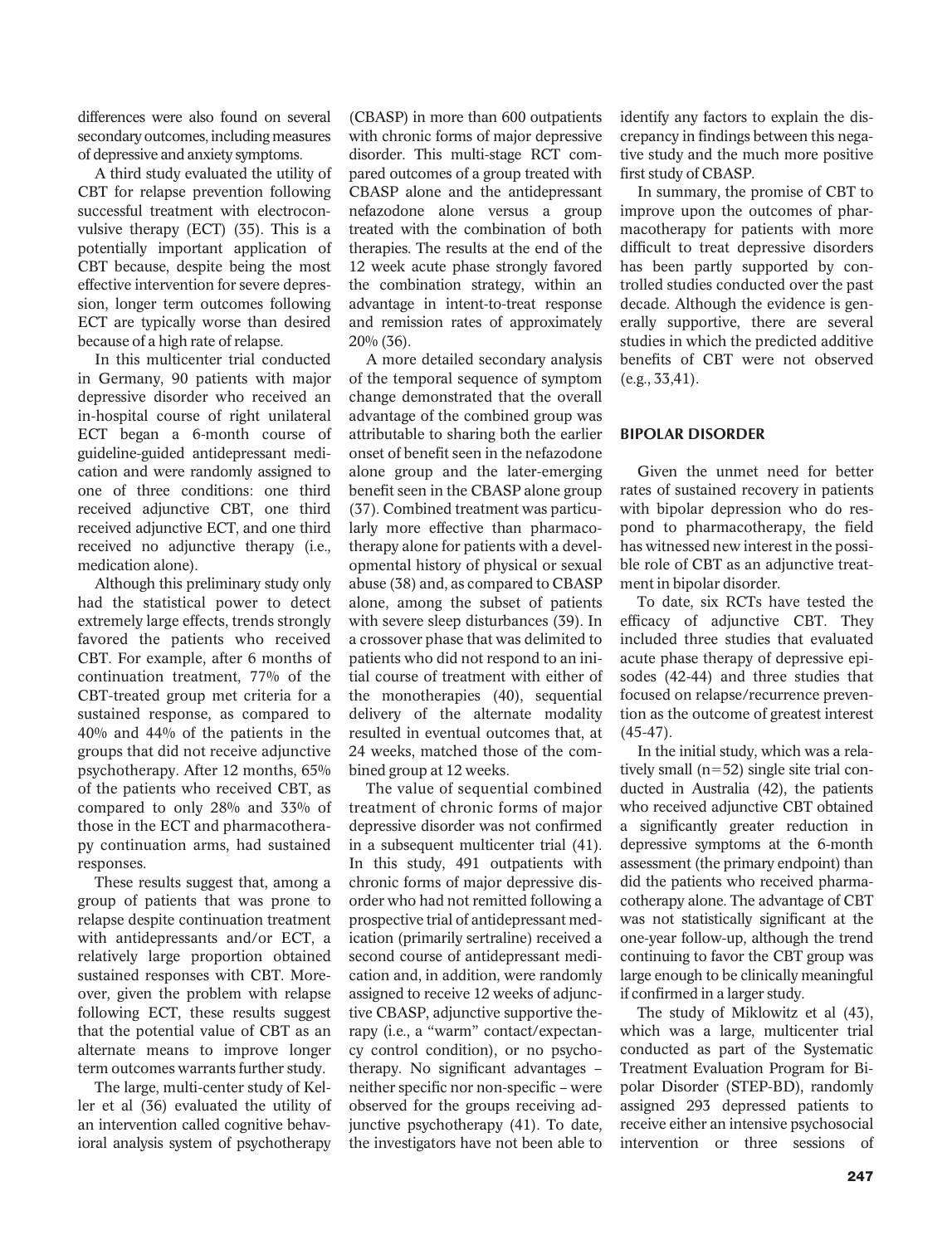psychoeducation. All participants were taking a mood stabilizer and/or a second generation antipsychotic, and most were also treated with an antidepressant. In addition to studying CBT, the STEP-BD investigators studied family focused therapy (FFT) and an alternate individual therapy, interpersonal-social rhythms therapy (IPSRT). The study consisted of a 6-month acute phase and a one-year follow-up. At the end of the acute phase, results strongly favored the group receiving adjunctive psychotherapy, both in terms of symptom reduction and remission rates: the group that received adjunctive psychotherapy was about 15% more likely to remit/recover than the one who received pharmacotherapy alone. Benefits were also sustained during follow-up. The outcome of the patients who received adjunctive CBT was similar to those who received IPSRT or FFT.

A third study, which was carried out in Spain (44), enrolled 40 patients with bipolar depression who had not responded to mood stabilizers and antidepressants. The CBT protocol lasted 6 months; the durability of treatment effects was assessed across a 5 year follow-up. Although the study was small, the results were clear: patients who received adjunctive CBT obtained significantly greater improvements in depressive symptoms at the end of the acute treatment protocol. At the 5-year follow-up, 89% of the patients who had received adjunctive CBT were recovered, as compared to only 20% of the group that had received pharmacotherapy alone.

The three RCTs that have examined the utility of adjunctive CBT for prevention of relapse/recurrence in bipolar disorder have produced more conflicting results. In the first trial, Lam et al (45) found a very strong effect favoring adjunctive CBT during the first year of follow-up, with the risk of relapse or recurrence reduced by about 50%. However, subsequent larger, multicenter trials found no advantage for adjunctive CBT as compared to either pharmacotherapy alone (46) or a briefer psychoeducational intervention (47).

A secondary analysis of the study of Scott et al (46) yielded an unexpected result that, if replicated, might explain the discrepancy in findings. Specifically, Scott et al found that patients who had suffered relatively few lifetime illness episodes (e.g., roughly 5 or fewer prior episodes) benefited from adjunctive CBT, whereas those who had experienced more numerous episodes (roughly 10 or more prior episodes) actually did worse when therapy was added to their treatment regimen.

As the value of routinely treating episodes of bipolar depression with antidepressant medications has still not been established definitively, the promising – albeit preliminary – findings about the use of CBT as a focused acute phase therapy for bipolar depressive episodes certainly engender optimism and suggest an important avenue for further research. It would be particularly worthwhile to examine the effectiveness of CBT – both alone and as a monotherapy – for patients with bipolar disorder II, for whom mood stabilizers have uncertain benefit, and only one medication – the second generation antipsychotic quetiapine – has received Food and Drug Administration approval.

# **CONCLUSIONS**

Although many important questions still remain to be answered, the current state of the evidence suggests that adjunctive CBT conveys a clinically and statistically significant benefit for patients with schizophrenia and severe and/or treatment resistant mood disorders. Overall, these effects tend to be modest in grouped data – on the order of 10-20% increases in response or remission rates as compared to pharmacotherapy alone.

Such findings underpin the arguments of some who continue to assert that the additive effect of CBT for patients with severe mental disorders has been "oversold". To this we reply that we agree that there is much work to still be done and that we need other strategies to help those who do not respond to pharmacotherapy and CBT. We also note, however, that the effects of CBT in RCTs are comparable to the drug-placebo differences observed in contemporary RCTs of new generation pharmacotherapies for the same conditions. Thus, whereas there is room for further improvement, we are glad to be able to offer our patients a nonpharmacologic adjunct that may indeed help to reduce their symptoms, improve the quality of their response, or increase the amount of well time after achieving a response to treatment.

In an era of scarce resources, it cannot be said that all patients with severe mental disorders should receive adjunctive CBT. In fact, if replicated, the findings of Scott et al (46) might point to some subgroups who should not receive this type of adjunctive intervention.

Changes in the delivery of CBT are reducing the cost and slowly increasing the accessibility of treatment, which will eventually shift the cost-effectiveness equation such that combined treatment may be recommended for "most patients" who do not rapidly respond to first-line interventions. In the future, it may be possible to further refine the selection of patients who are likely to benefit from adjunctive CBT by use of neuroimaging techniques to gauge the activity of relevant circuits, as suggested by some recent findings (48-51).

# References

- 1. Murray CJ, Lopez AD. Measuring the global burden of disease. N Engl J Med 2013;369:448-57.
- 2. Cuijpers P, van Straten A, van Oppen P et al. Are psychological and pharmacologic interventions equally effective in the treatment of adult depressive disorders? A meta-analysis of comparative studies. J Clin Psychiatry 2008;69:1675-85.
- 3. Hofmann SG, Smits JA. Cognitive-behavioral therapy for adult anxiety disorders: a meta-analysis of randomized placebocontrolled trials. J Clin Psychiatry 2008; 69:621-32.
- 4. National Institute of Clinical Excellence. Schizophrenia. Clinical Guideline 82. London: National Institute of Clinical Excellence, 2009.
- 5. Gaebel W, Weinmann S, Sartorius N et al. Schizophrenia practice guidelines: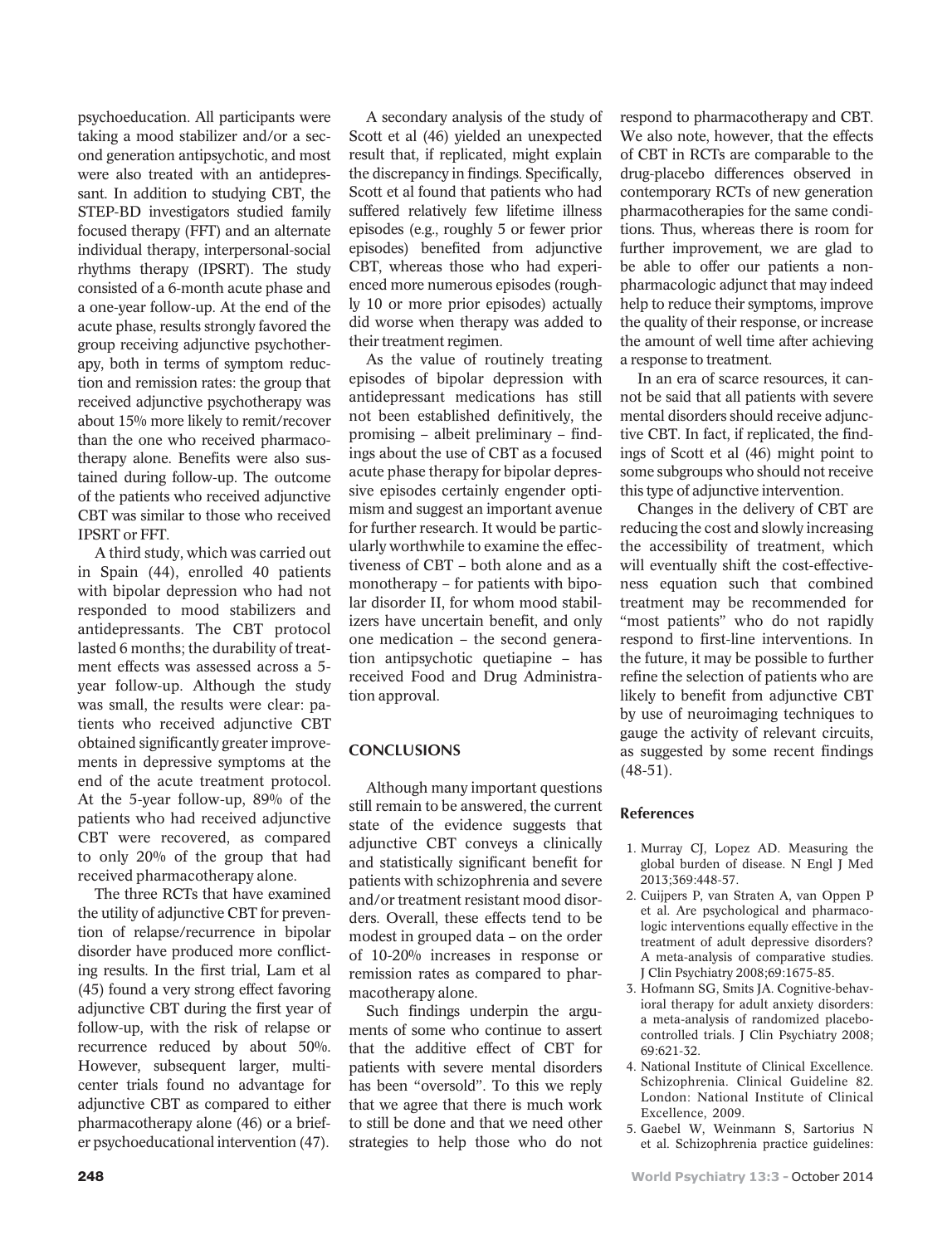international survey and comparison. Br J Psychiatry 2005;187:248-55.

- 6. Wykes T, Steel C, Everitt B et al. Cognitive behavior therapy for schizophrenia: effect sizes, clinical models, and methodological rigor. Schizophr Bull 2008;34: 523-37.
- 7. Turner DT, van der Gaag M, Karyotaki E et al. Psychological interventions for psychosis: a meta-analysis of comparative outcome studies. Am J Psychiatry 2014; 171:523-38.
- 8. Jauhar S, McKenna PJ, Radua J et al. Cognitive-behavioural therapy for the symptoms of schizophrenia: systematic review and meta-analysis with examination of potential bias. Br J Psychiatry 2014;204: 20-9.
- 9. Burns AM, Erickson DH, Brenner CA. Cognitive-behavioral therapy for medication-resistant psychosis: a meta-analytic review. Psychiatr Serv (in press).
- 10. Trower P, Birchwood M, Meaden A et al. Cognitive therapy for command hallucinations: randomised controlled trial. Br J Psychiatry 2004;184:312-20.
- 11. Grant PM, Huh GA, Perivoliotis D et al. Randomized trial to evaluate the efficacy of cognitive therapy for low-functioning patients with schizophrenia. Arch Gen Psychiatry 2012;69:121-7.
- 12. Stafford MR, Jackson H, Mayo-Wilson E et al. Early interventions to prevent psychosis: systematic review and meta-analysis. BMJ 2013;346:f185.
- 13. Haddock G, Barrowclough C, Shaw JJ et al. Cognitive-behavioural therapy v. social activity therapy for people with psychosis and a history of violence: randomised controlled trial. Br J Psychiatry 2009;194:152-7.
- 14. Morrison AP, Turkington D, Pyle M et al. Cognitive therapy for people with schizophrenia spectrum disorders not taking antipsychotic drugs: a single-blind randomised controlled trial. Lancet (in press).
- 15. Naeem F, Kingdon D, Turkington D. Cognitive behavior therapy for schizophrenia in patients with mild to moderate substance misuse problems. Cogn Behav Ther 2005;34:207-15.
- 16. Barrowclough C, Haddock G, Wykes T et al. Integrated motivational interviewing and cognitive behavioural therapy for people with psychosis and comorbid substance misuse: randomised controlled trial. BMJ 2010;341:c6325.
- 17. Jones C, Hacker D, Cormac I et al. Cognitive behaviour therapy versus other psychosocial treatments for schizophrenia. Cochrane Database Syst Rev 2012;4: CD008712.
- 18. Maudsley Debates. Cognitive therapy for psychosis has been oversold. [www.kcl.ac.uk.](http://www.kcl.ac.uk)
- 19. Jensen J, Kapur S. Salience and psychosis: moving from theory to practise. Psychol Med 2009;39:197-8.
- 20. Reininghaus U, Craig TK, Fisher HL et al. Ethnic identity, perceptions of disadvantage, and psychosis: findings from the ÆSOP study. Schizophr Res 2010; 124:43-8.
- 21. Kingdon D, Taylor L, Ma K et al. Changing name: changing prospects for psychosis. Epidemiol Psychiatr Sci 2013;22:297- 301.
- 22. Rathod S, Phiri P, Harris S et al. Cognitive behaviour therapy for psychosis can be adapted for minority ethnic groups: a randomised controlled trial. Schizophr Res 2013;143:319-26.
- 23. Kingdon D, Turkington D. Cognitive therapy for schizophrenia. New York: Guilford, 2005.
- 24. Kingdon D. A golden age of discovery. Br J Psychiatry 2013;202:394-5.
- 25. Turkington D, Kingdon DG. Cognitivebehavioral techniques for general psychiatrists in the management of patients with psychoses. Br J Psychiatry 2000;177: 101-6.
- 26. Turkington D, Kingdon DG, Turner T. Effectiveness of a brief cognitive-behavioral intervention in the treatment of schizophrenia. Br J Psychiatry 2002;180:523-7.
- 27. Turkington D, Munetz M, Pelton J et al. High-yield cognitive-behavioral techniques for psychosis delivered by case managers to their clients with persistent psychotic symptoms. J Nerv Ment Dis 2014;  $202.30 - 4$
- 28. Thase ME. Depression-focused psychotherapies. In: Gabbard GO (ed). Treatments of psychiatric disorders, 3rd ed. Washington: American Psychiatric Publishing, 2001:1181-27.
- 29. Friedman ES, Wright JH, Jarrett RB et al. Combining cognitive therapy and medication for mood disorders. Psychiatr Ann 2006;36:320-8.
- 30. Cuijpers P, van Straten A, Hollon SD et al. The contribution of active medication to combined treatments of psychotherapy and pharmacotherapy for adult depression: a meta-analysis. Acta Psychiatr Scand 2010;121:415-23.
- 31. Driessen E, Cuijpers P, Hollon SD et al. Does pretreatment severity moderate the efficacy of psychological treatment of adult outpatient depression? A meta-analysis. J Consult Clin Psychol 2010;78:668-80.
- 32. Thase ME, Greenhouse JB, Frank E et al. Treatment of major depression with psychotherapy or psychotherapy-pharmacotherapy combinations. Arch Gen Psychiatry 1997;54:1009-15.
- 33. Thase ME, Friedman ES, Biggs MM et al. Cognitive therapy versus medication in augmentation and switch strategies as second-step treatments: a STAR\*D report. Am J Psychiatry 2007;164:739-52.
- 34. Wiles N, Thomas L, Abel A et al. Cognitive behavioural therapy as an adjunct to pharmacotherapy for primary care based

patients with treatment resistant depression: results of the CoBalT randomised controlled trial. Lancet 2013;381:375-84.

- 35. Brakemeier EL, Merkl A, Wilbertz G et al. Cognitive-behavioral therapy as continuation treatment to sustain response after electroconvulsive therapy in depression: a randomized controlled trial. Biol Psychiatry (in press).
- 36. Keller MB, McCullough JP, Klein DN et al. A comparison of nefazodone, the cognitive behavioral-analysis system of psychotherapy, and their combination for the treatment of chronic depression. N Engl J Med 2000;342:1462-70.
- 37. Manber R, Kraemer HC, Arnow BA et al. Faster remission of chronic depression with combined psychotherapy and medication than with each therapy alone. J Consult Clin Psychol 2008;76:459-67.
- 38. Nemeroff CB, Heim CM, Thase ME et al. Differential responses to psychotherapy versus pharmacotherapy in patients with chronic forms of major depression and childhood trauma. Proc Natl Acad Sci USA 2003;100:14293-6.
- 39. Thase ME, Rush AJ, Manber R et al. Differential effects of nefazodone and Cognitive Behavioral Analysis System of Psychotherapy on insomnia associated with chronic forms of major depression. J Clin Psychiatry 2002;63:493-500.
- 40. Schatzberg AF, Rush AJ, Arnow BA et al. Chronic depression: medication (nefazodone) or psychotherapy (CBASP) is effective when the other is not. Arch Gen Psychiatry 2005;62:513-20.
- 41. Kocsis JH, Gelenberg AJ, Rothbaum BO et al. Cognitive behavioral analysis system of psychotherapy and brief supportive psychotherapy for augmentation of antidepressant nonresponse in chronic depression: the REVAMP Trial. Arch Gen Psychiatry 2009;66:1178-88.
- 42. Ball JR, Mitchell PB, Corry JC et al. A randomized controlled trial of cognitive therapy for bipolar disorder: focus on long-term change. J Clin Psychiatry 2006; 67:277-86.
- 43. Miklowitz DJ, Otto MW, Frank E et al. Psychosocial treatments for bipolar depression. A 1-year randomized trail from the Systematic Treatment Enhancement Program. Arch Gen Psychiatry 2007;64:419-27.
- 44. González Isasi A, Echeburúa E, Limiñana JM et al. Psychoeducation and cognitivebehavioral therapy for patients with refractory bipolar disorder: a 5-year controlled clinical trial. Eur Psychiatry 2014;29:134-41.
- 45. Lam DH, Watkins ER, Hayward P et al. A randomized controlled study of cognitive therapy for relapse prevention for bipolar affective disorder: outcome of the first year. Arch Gen Psychiatry 2003;60: 145-52.
- 46. Scott J, Paykel E, Morriss R et al. Cognitive-behavioural therapy for severe and